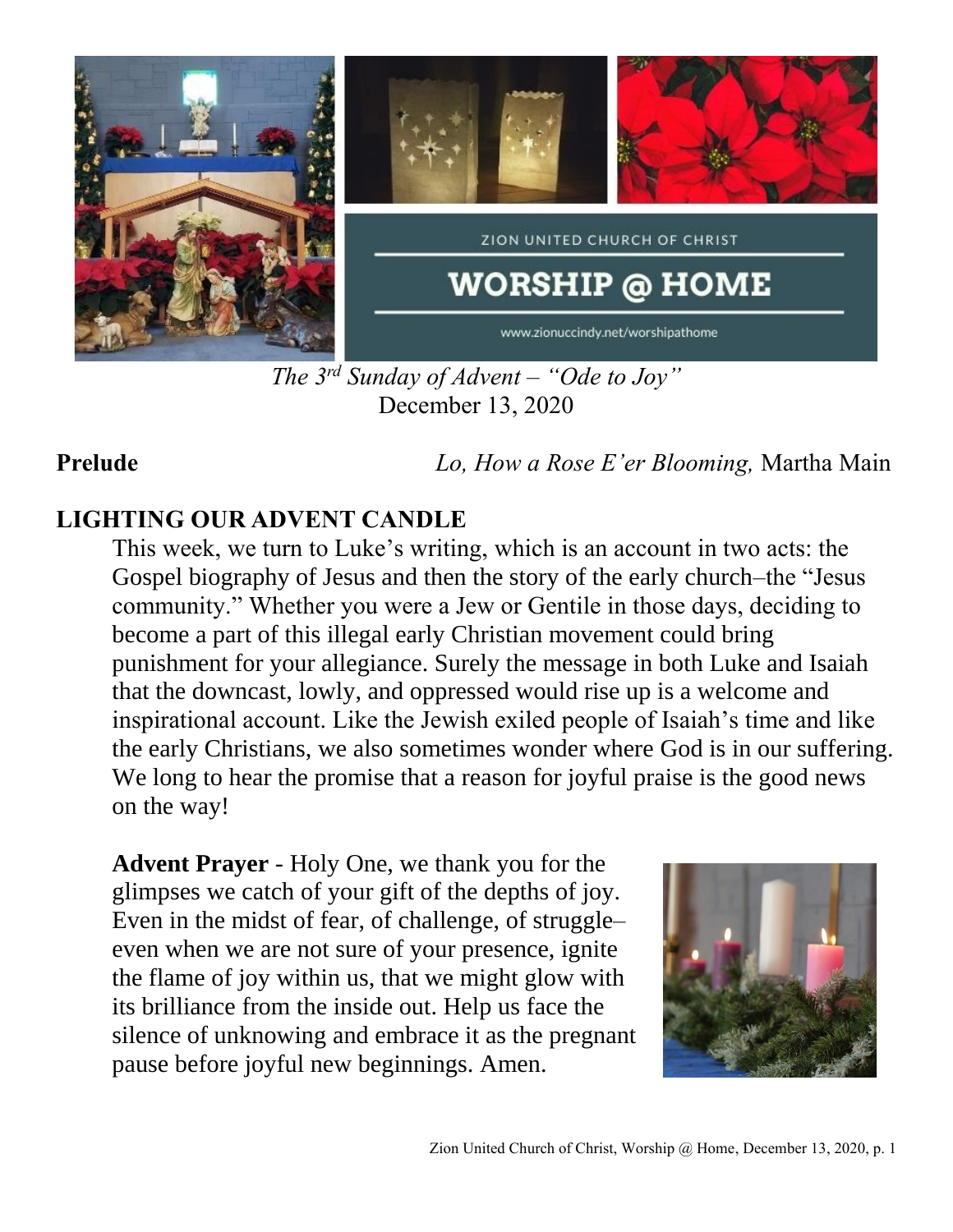

*For those following along with our @ Home Advent Wreaths, take some time to prayerfully write the word "joy" on your pink candle and place it in the fourth slot of your wreath. A little piece of tape on the back will help your candle shine tall.* 

**Song 1** *Come, Thou Long-Expected Jesus*, YouTube

## **A TIME OF PRAYER**

*You are welcome to send prayer requests to Pastor Sarah. Spend a few moments connecting with God and lifting up your prayers.*

### **The Lord's Prayer** (unison)

Our Father, who art in heaven, hallowed be thy name, thy kingdom come, thy will be done, on earth as it is in heaven. Give us this day our daily bread. And forgive us our debts, as we forgive our debtors. And lead us not into temptation, but deliver us from evil. For thine is the kingdom, and the power, and the glory, forever. Amen.

**Special Music** *Do You Hear What I Hear?* Martha Main and Michael Main

# **WE HEAR GOD'S WORD**

## **Isaiah Reading—***Isaiah 57:14-19 (CEB)*

| It will be said: "Survey, survey; build a | It is my own doing that their spirit is    |
|-------------------------------------------|--------------------------------------------|
| road! Remove barriers from my people's    | exhausted-                                 |
| road!"                                    | I gave them breath!                        |
| The one who is high and lifted up,        | I was enraged about their illegal profits; |
| who lives forever, whose name is          | I struck them; in rage I withdrew from     |
| holy, says:                               | them. Yet they went on wandering           |
| I live on high, in holiness,              | wherever they wanted.                      |
| and also with the crushed and the         | I have seen their ways, but I will heal    |
| lowly,                                    | them.                                      |
| reviving the spirit of the lowly,         | I will guide them,                         |
| reviving the heart of those who have      | and reward them with comfort.              |
| been crushed.                             | And for those who mourn,                   |
| I won't always accuse,                    | I will create reason for praise:           |
| nor will I be enraged forever.            | utter prosperity to those far and near,    |
|                                           | and I will heal them, says the Lord.       |
|                                           |                                            |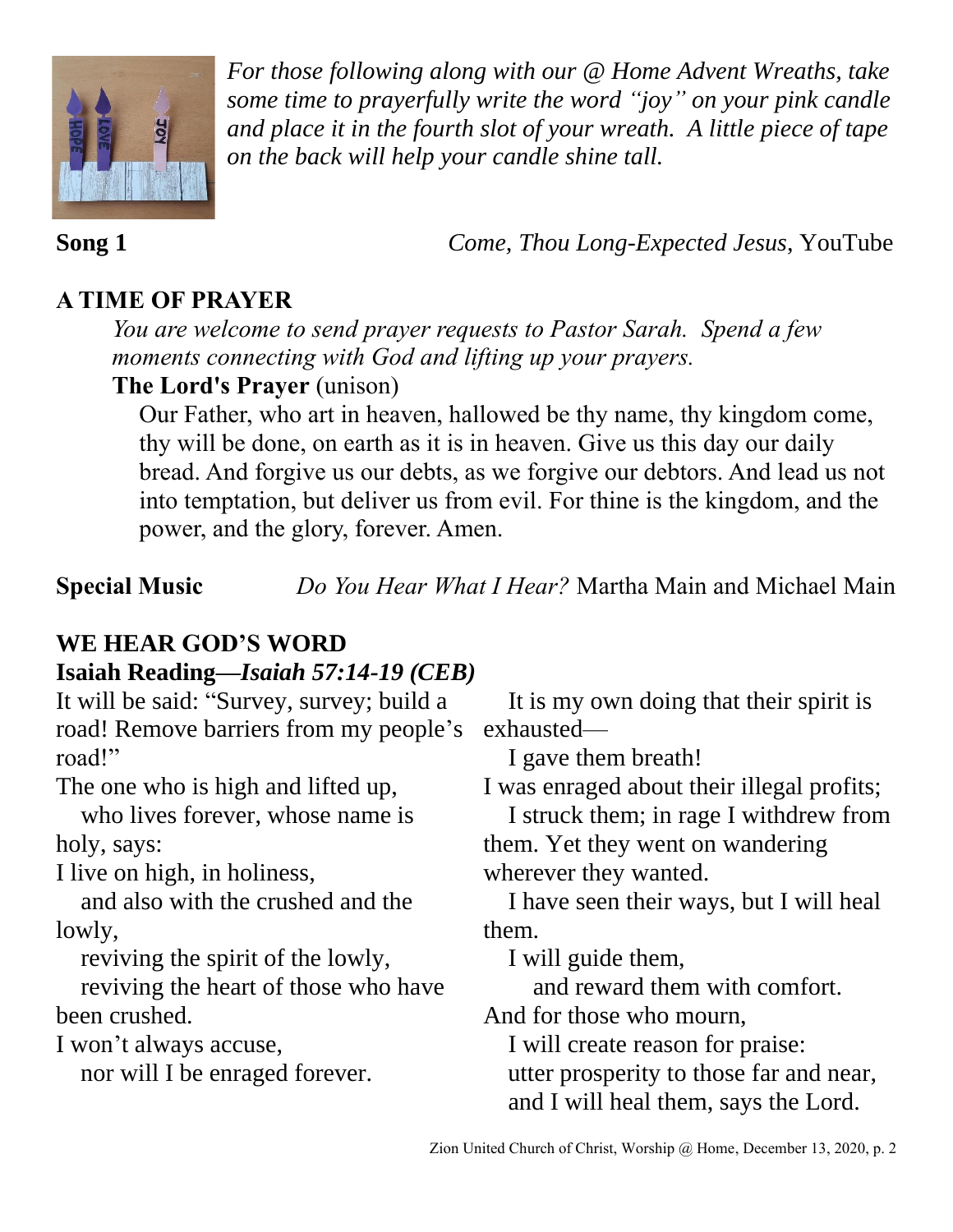### **Gospel Reading—***Luke 1:1-4, 26-56 (CEB)*

Many people have already applied themselves to the task of compiling an account of the events that have been fulfilled among us. They used what the original eyewitnesses and servants of the word handed down to us. Now, after having investigated everything carefully from the beginning, I have also decided to write a carefully ordered account for you, most honorable Theophilus. I want you to have confidence in the soundness of the instruction you have received…

When Elizabeth was six months pregnant, God sent the angel Gabriel to Nazareth, a city in Galilee, to a virgin who was engaged to a man named Joseph, a descendant of David's house. The virgin's name was Mary. When the angel came to her, he said, "Rejoice, favored one! The Lord is with you!" She was confused by these words and wondered what kind of greeting this might be. The angel said, "Don't be afraid, Mary. God is honoring you. Look! You will conceive and give birth to a son, and you will name him Jesus. He will be great and he will be called the Son of the Most High. The Lord God will give him the throne of David his father. He will rule over Jacob's house forever, and there will be no end to his kingdom."

Then Mary said to the angel, "How will this happen since I haven't had sexual relations with a man?"

The angel replied, "The Holy Spirit will come over you and the power of the Most High will overshadow you. Therefore, the one who is to be born will be holy. He will be called God's Son. Look, even in her old age, your relative Elizabeth has conceived a son. This woman who was labeled 'unable to conceive 'is now six months pregnant. Nothing is impossible for God."

Then Mary said, "I am the Lord's servant. Let it be with me just as you have said." Then the angel left her.

Mary got up and hurried to a city in the Judean highlands. She entered Zechariah's home and greeted Elizabeth. When Elizabeth heard Mary's greeting, the child leaped in her womb, and Elizabeth was filled with the Holy Spirit. With a loud voice she blurted out, "God has blessed you above all women, and he has blessed the child you carry. Why do I have this honor, that the mother of my Lord should come to me? As soon as I heard your greeting, the baby in my womb jumped for joy. Happy is she who believed that the Lord would fulfill the promises he made to her."

Mary said,

"With all my heart I glorify the Lord!

In the depths of who I am I rejoice in God my savior.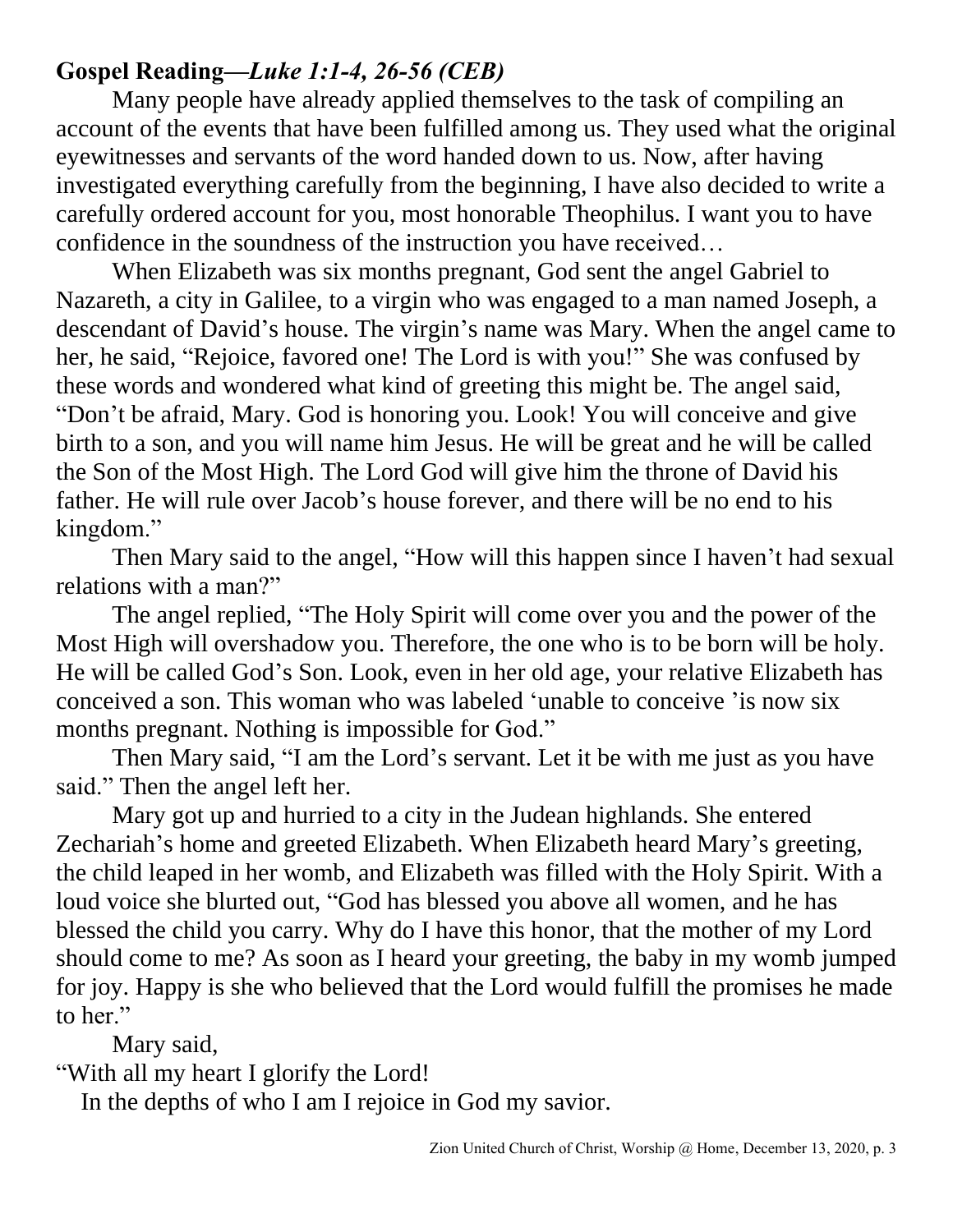Look! From now on, everyone will consider me highly favored because the mighty one has done great things for me. Holy is his name. He shows mercy to everyone, from one generation to the next, who honors him as God. He has shown strength with his arm. He has scattered those with arrogant thoughts and proud inclinations. He has pulled the powerful down from their thrones and lifted up the lowly. He has filled the hungry with good things and sent the rich away empty-handed. He has come to the aid of his servant Israel, remembering his mercy, just as he promised to our ancestors, to Abraham and to Abraham's descendants forever."

He has looked with favor on the low status of his servant.

Mary stayed with Elizabeth about three months, and then returned to her home.

**Song 2** *To a Maid Whose Name was Mary*

# **WE RESPOND TO GOD'S WORD WITH OUR GIVING**

Joining Mary's joyful song, our souls proclaim the greatness of the Lord, and our spirits rejoice in God our Savior. With humble and grateful hearts, let us bring our offerings to God.=

You're invited to take out your checkbook in these moments. As you write out your offering, be prayerful with each letter and number. In times such as these, when money becomes tight and our economy is under strain, God invites us to be generous and give what we can. These are gifts we freely give, as we are able and as we are called.

We ask that you please mail in your offerings to our office. 8916 E. Troy Ave. Indianapolis, IN 46239

# **MEDITATION** *Ode to Joy*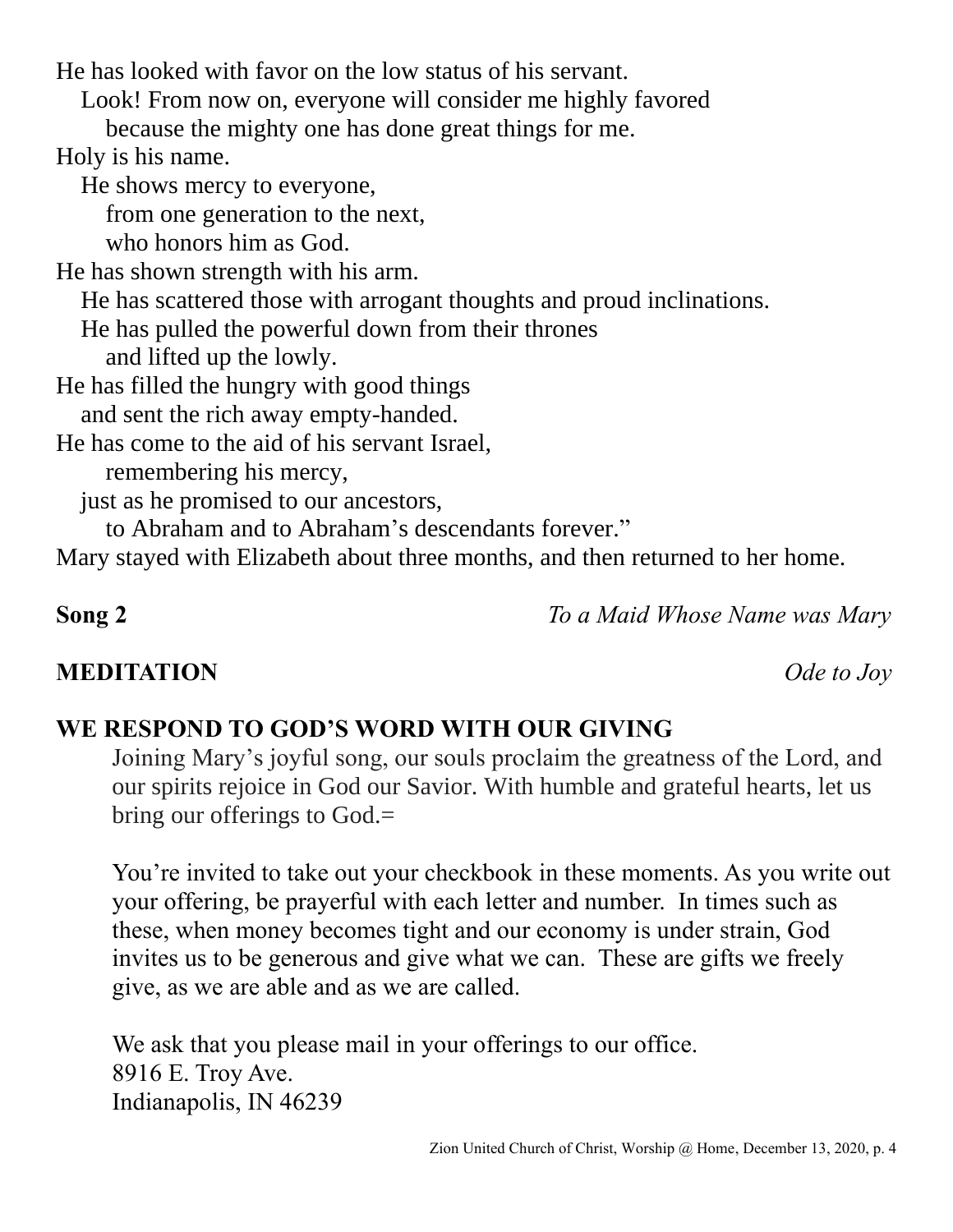You can also submit your offerings on our website through a secure PayPal donation button by using your credit or debit card or a PayPal account. Please know that PayPal receives a 2.2% processing fee and a \$0.30 transaction charge. You are able to set up reoccurring, monthly payments. Check it out on our website at www.zionuccindy.net/donate.

**We Give Thanks** – Holy God, your love is magnified in the gift of your Son, whom you so freely share with us. Bless these gifts that we offer to lift up the lowly and fill the hungry in your coming reign of justice and peace; in Christ's name. Amen.=

**Song of Joy** *Joyful, Joyful*, Zion Virtual Choir

Beethoven's Ninth Symphony, which is the basis of the tune for our hymn "Joyful, Joyful, We Adore Thee," has been a powerful witness to the human spirit to overcome adversity in many instances around the globe. British musician, Billy Bragg, once put his own spin on the translation of the original German choral score for a school teacher to teach the children in her classroom, and it soon became a popular anthem. In these words you can hear the call to resist division, to raise our voices, to "furnish every heart with joy and banish all hatred for good." Here's Bragg's interpretation:

> *"See now like a Phoenix rising from the rubble of the war hope of ages manifested peace and freedom evermore. Brothers, sisters stand together, raise your voices now as one. Though by history divided, reconciled in unison.*

*Throw off now the chains of ancient bitterness and enmity. And in hand let's walk together on the path of liberty. Hark…a new dawn is breaking; raise your voices now as one.*